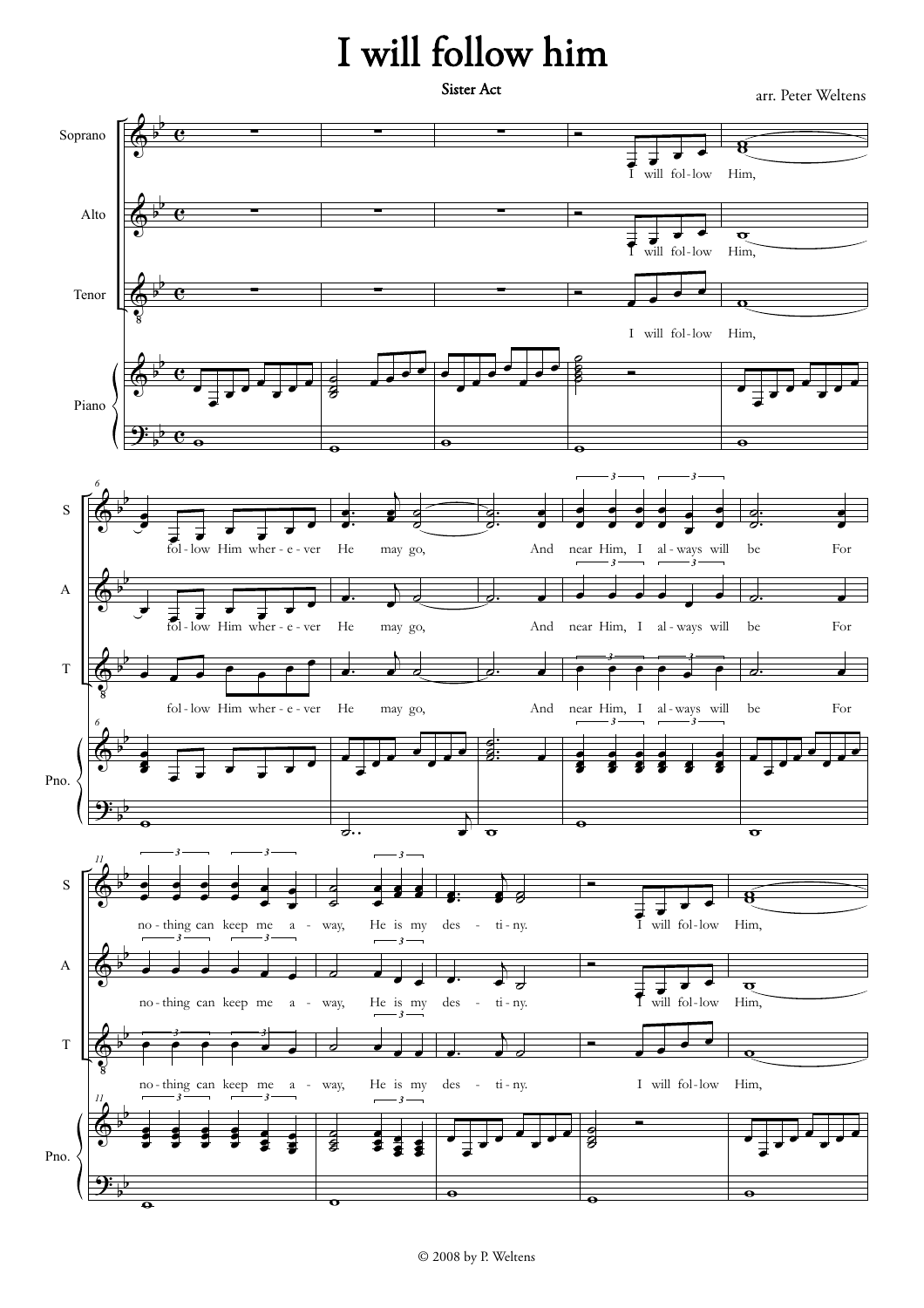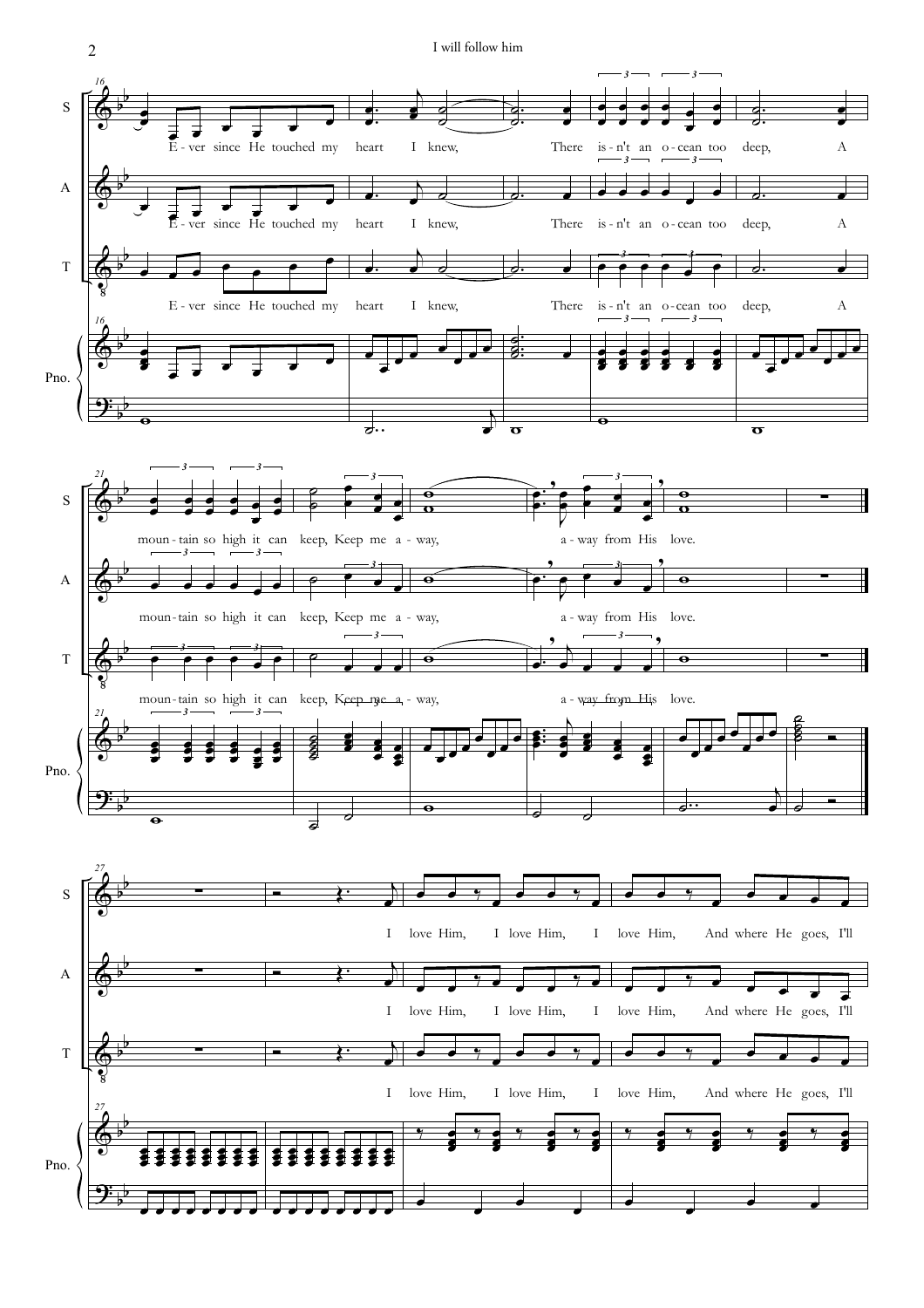

 $\equiv$ 

 $\frac{1}{\epsilon}$ œ  $\frac{1}{2}$ œ ē  $\equiv$ 

j

 $\sum_{n=1}^{\infty}$ œ  $\frac{1}{2}$ œ ë<br>V  $\equiv$ 

j

 $\sum_{\mathbf{s}}$ œ  $\frac{1}{2}$ œ ĕ

> j œ

 $\frac{1}{\sqrt{2}}$ œ  $\frac{1}{2}$ œ ë<br>V

 $\sum$ œ  $\frac{1}{2}$ œ ë<br>V

 $\sum$ œ  $\frac{1}{2}$ œ ē

 $\cdot$  j

 $\Phi$ 

T

Pno.

# # # # #

Ξ

 $\equiv$ 

 $\frac{1}{2}$ œ ë<br>V  $\frac{9}{2}$ œ œ

 $\rightarrow$ 

 $\sum$ œ ë<br>V  $\overline{\bullet}$ œ œ

 $\cdot$  )

 $\overrightarrow{e}$ œ

 $\sum$ œ  $\overline{\mathbf{e}}$ œ  $\frac{1}{2}$ œ  $\frac{1}{2}$ œ œ

 $\cdot$  )

# # # # #

# # # # #

 $\spadesuit$ 

*35*

<u>.</u>

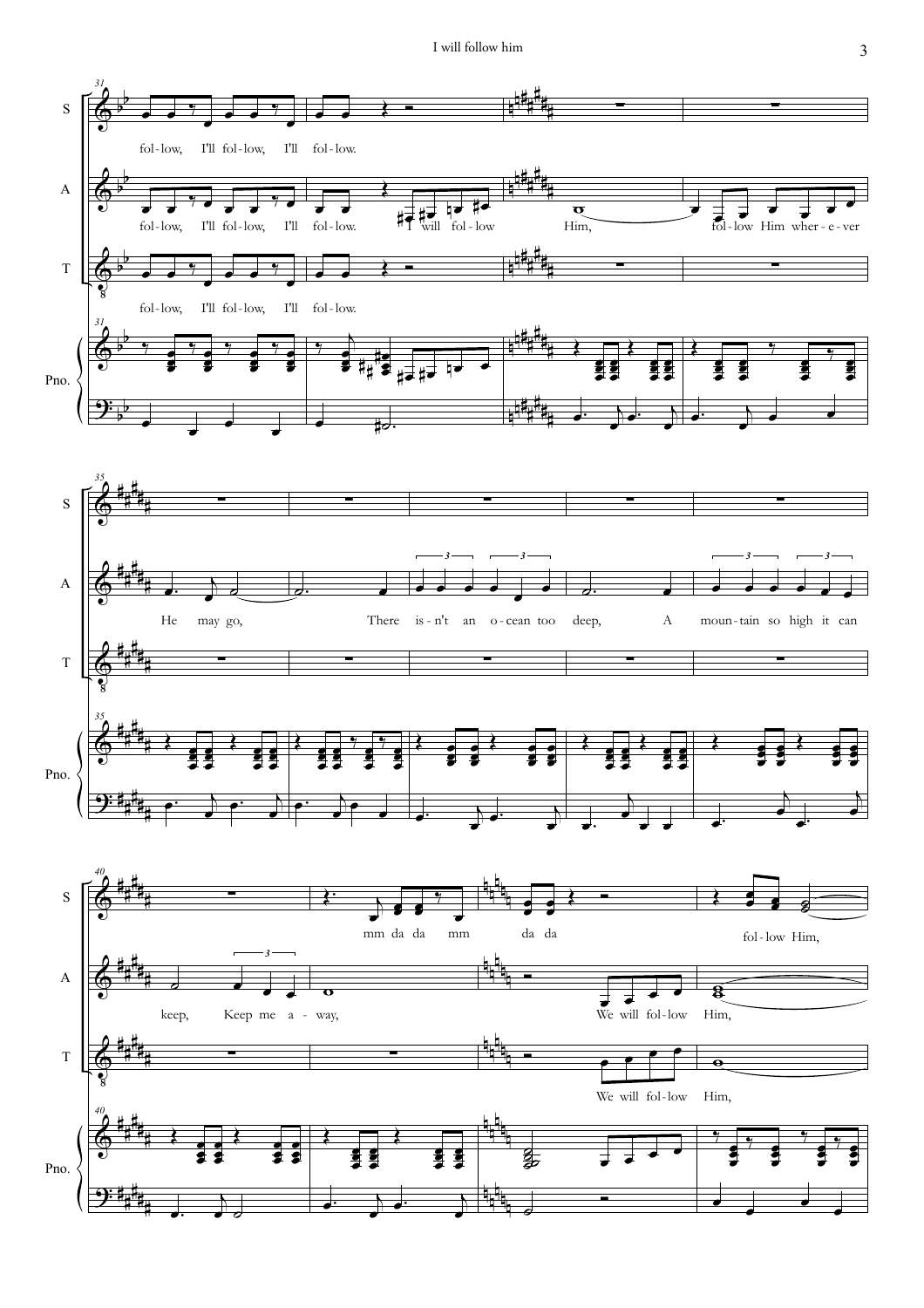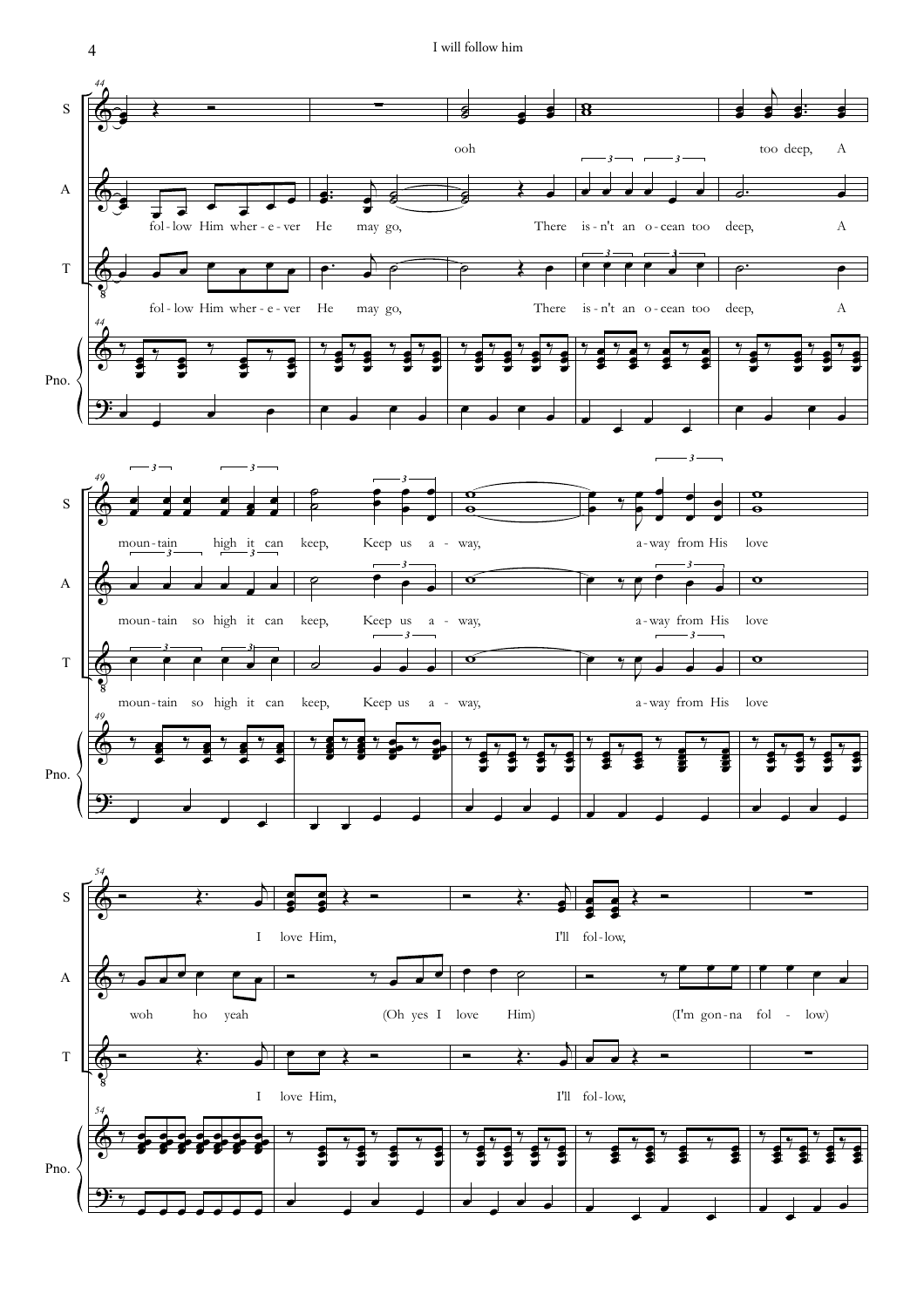